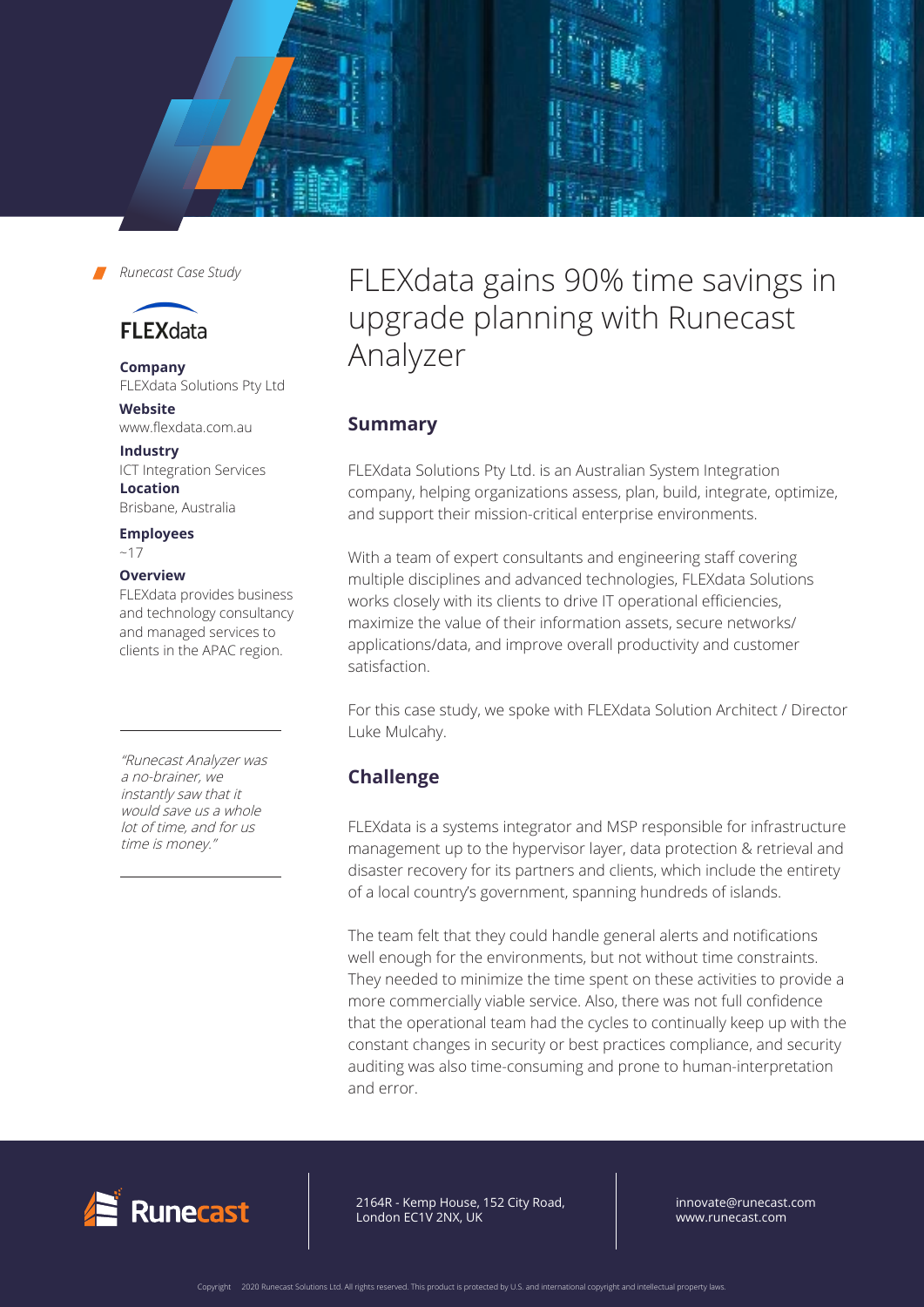

**FLEXdata** 

#### **HIGHLIGHTS**

- Minimum of 60-70% time savings
- Expected 90% time savings in upgrade planning
- ROI of 6-7 months based solely on time savings
- Deployment and first analysis report took only 15 minutes
- Prevented an ESXi host crash and post-incident review (PIR)
- Provides a proactive security compliance posture
- Extends value back to clients

"We needed to provide greater efficiency, auditability, and reportability for environments that we are operationally responsible for under contract," said Mr. Mulcahy.

### **Solution**

To proactively address these challenges, the FLEXdata team reviewed the Runecast Analyzer demo and then ran a pilot against two VMware-based environments. The cost, ease of use, breadth of analyzer services, and overall features and functionality were factors that convinced them.

According to Mr. Mulcahy, "Runecast Analyzer was a no-bainer, purely on effort saved. We instantly saw that it would save a whole lot of time, and for us time is money. And the cost of the Runecast license on top of the virtualization stack is virtually nothing. Every new project we do, we now include Runecast."

Deployment and a first analysis report took only 15 minutes, and they were then able to review findings and start to fine-tune to suit each environment's specific requirements.

Additionally, they were now able to work more efficiently and consistently toward best-practices alignment.

Runecast Analyzer immediately found and identified four security vulnerabilities, from the hardening point of view in particular, an issue that was likely to cause an ESXi host to crash with a PSOD, a GPU driver that was exposed for exploitation, and several smaller security vulnerabilities that could have allowed a hacker access to critical systems.



2164R - Kemp House, 152 City Road, London EC1V 2NX, UK

innovate@runecast.com www.runecast.com